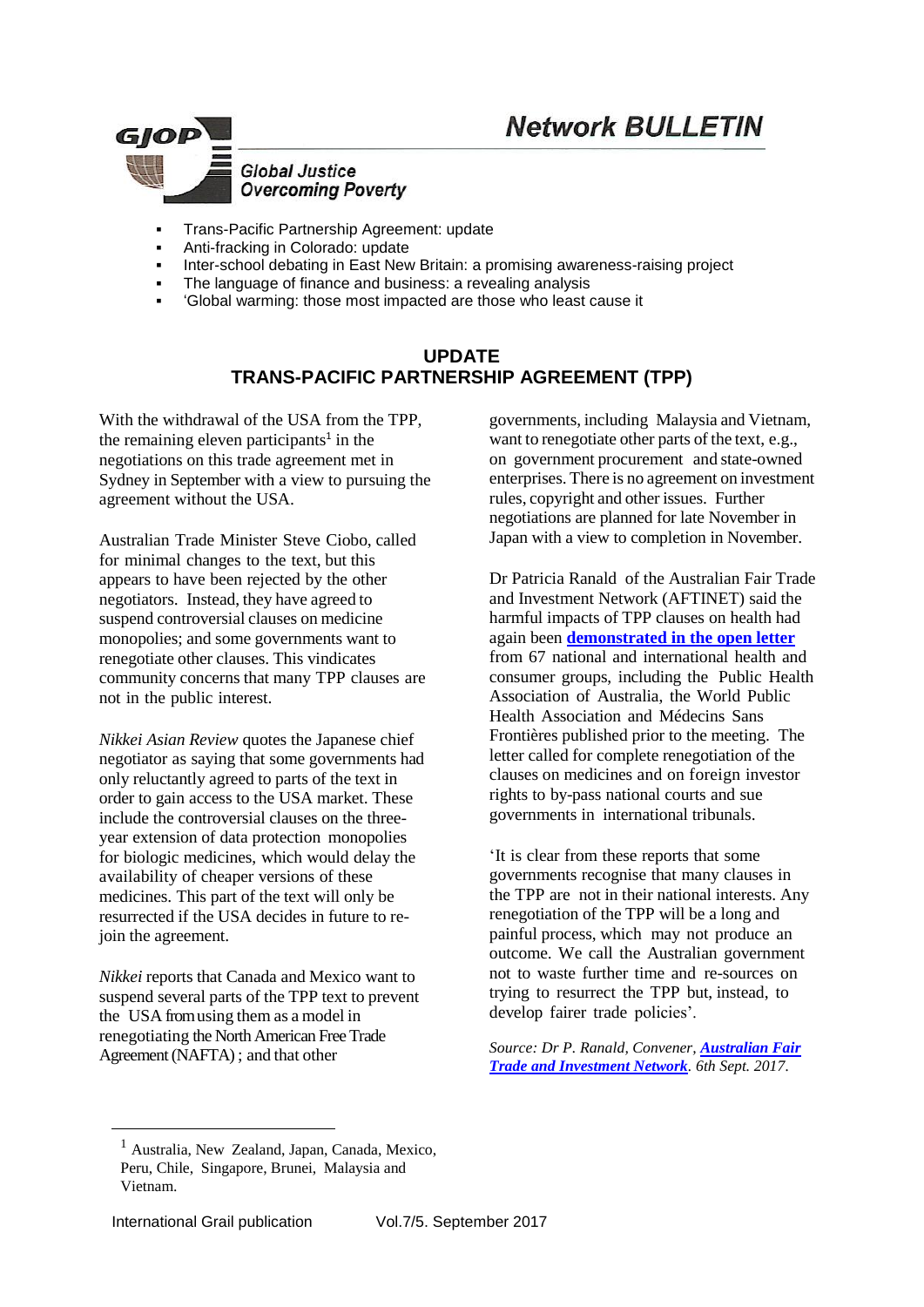#### **UPDATE ANTI-FRACKING IN COLORADO**

Five years ago I wrote about my 'Grail' work in Colorado resisting the oil and gas industry as they fracked their way into my town, Longmont, and other front-range communities. My little group of activists called **[Our Longmont](http://ourlongmont.org/)** - spearheaded an effort to get bi-partisan voter approval to ban fracking within the city limits *(see Bulletin Vol.2-6,November 2012)*. We got it in 2012 across party lines, but the ban was eventually overturned by the Colorado Supreme Court. However, it kept Longmont frack-free until now.

I want to acknowledge the myriad ways my own involvement in Grail programs prepared me for this work - everything from understanding systems analysis to learning how to facilitate participatory meetings.

Since 2012, other nearby front-range communities, inspired by Longmont's example, have initiated their own forms of resistance to aggressive oil and gas development. When we began, most people did not even know what fracking was, that it took scarce water permanently out of the water cycle and that home-owners in Colorado do not usually own the mineral rights underneath their own property. Further, we activists had to overcome misleading TV ads, fake 'grassroots' groups, and politicians subsidized by oil and gas interests.

The struggle and tactics have changed over the years and especially after an explosion this past spring in Firestone killed two men as it blew up a house that was too close to an improperly capped old gas flow line. It turns out there is no record kept of where such flow lines are, let alone a plan to test them for leakage. Before the Firestone explosion, most of us had worried about the various forms of air

and water pollution that cause breathing problems and cancer, even to the point of affecting the birth weight of newborn children in proximity to wells. Now we worry about climate change being speeded up by burning fossil fuels and by vulnerabilities in infrastructure.. Since the Longmont case was settled on the basis of what is legal rather than on what is safe, short-range profitability still trumps our long-range welfare - as Coloradans and as a species inter-connected with all of creation.

There is still work to be done, but I, personally, am worn out from this particular struggle. Going forward, I find myself morphing into a 'renewable energy' advocate rather than continuing to fight the frackers. I might be moved to local acts of civil disobedience, if it were done in the Standing Rock spirit of love, but so far I have not found a group here where activism and spirituality co-exist as expressions of 'the One'. In the meantime I am participating in the Sierra Club's *Ready for 100* campaign, that is pushing businesses, mayors and governors to commit to 100% renewable electric energy by 2030.

Ultimately, though, I think market forces may be on our side. Affordable renewable technology and storage are available now. Jobs in that sector will be plentiful as we make the inevitable transition. Furthermore, overleveraged oil conglomerates are in deep financial trouble, even if this is not yet acknowledged publicly. The grid, with its vulnerability to cyber-attacks and breakdowns, could be replaced by local production of energy. Some-thing about that bottom-up organizational structure appeals to me in our current political climate.

*Source: Judith Blackburn (Grail Colorado, USA).*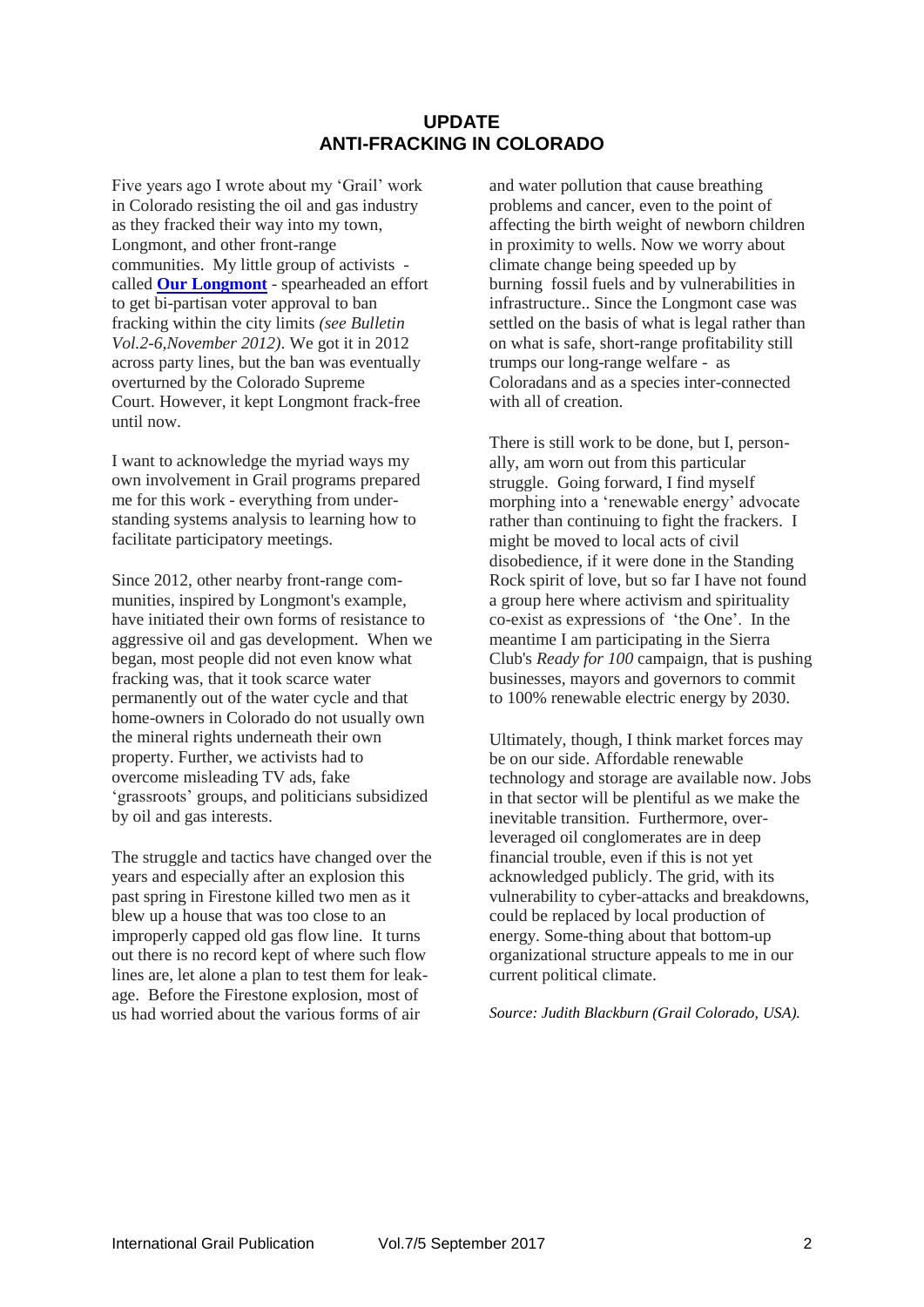### **INTER-SCHOOL DEBATING IN EAST NEW BRITAIN A promising awareness-raising project**

Adrianna George, chairperson of The Grail in East New Britain Province, Papua New Guinea, is the Coordinator of the Language and Literature Department of Malabunga Secondary High School, Rabaul. She has initiated a project of inter-school debating, involving students of Years 11 and 12 in fifteen high schools in the Province. The proposed topics are all current issues of great importance, not only to the people of Papua New Guinea but also to their fellow Pacific Islanders and, indeed, planet Earth, such as:

- Rural-to-urban migration
- Strengthening cultural ties in times of rapid change
- Sea-bed mining
- Women in Parliament
- **Free universal education**
- Nuclear energy
- Refugees and asylum seekers
- Land ownership and tenure
- National debt.

This program challenges young people to research and reflect on major questions of justice, cultural values and change, ecological responsibility, solidarity and peace. It also provides opportunities for them to extend the challenge to others – their fellow students, teachers and families.

*Source: Adrianna George, East New Britain Students Academic Challenges, 2017.*

## **THE LANGUAGE OF FINANCE AND BUSINESS: A REVEALING ANALYSIS**

The language of finance relies heavily on water metaphors, which are deeply misleading. It is unlikely that this is done deliberately, but its consequences have been, and remain, quite devastating.

These water metaphors have many variants. Participants talk routinely of 'capital flows' (which is the rate of transactions) and 'financial liquidity' (the willingness of investors to participate in markets). Economists speculate about equilibrium indeed one popular economic theory is General Equilibrium Theory. This is the notion that markets should be allowed to find their level in much the same fashion as water does.

Money can be channeled into investment, or sources of capital can dry up. There are colloquial phrases, such as the 'trickle-down effect' (which means that wealth at the top will make its way to the lower levels); and 'a rising tide raises all boats' (meaning that, when the economy is doing well, everyone benefits).

By creating the linguistic illusion that money is a fluid, the impression is created that resources and capital are flexible, to be moved around easily - as long as barriers are

removed. The barriers to this fluid are, of course, governments. Hence, claims about the need to 'deregulate' the financial system in order to create greater 'efficiencies' in the flow of money and encourage capital to find its own appropriate level without interference. An image of a river obstructed by a system of locks and weirs is conjured up. It is hard to think of a more contradictory notion.

For one thing, governments necessarily set the fundamental rules of money, from the fine details that determine whether paper money is legitimate, to the level of bank capital reserves or the legal strictures that apply to creditors and borrowers. Governments cannot get out of the way; they are central to determining how transactions occur. It is why, in the global financial crisis of 2007-08, all eyes turned to governments when the financial system almost collapsed. In the end, even the most libertarian of traders knew that it was governments that set the rules.

These unavoidable facts were concealed, however, by the water metaphors that had become entrenched in the language of finance. Governments did reduce their regulation and oversight of the markets, leaving the traders to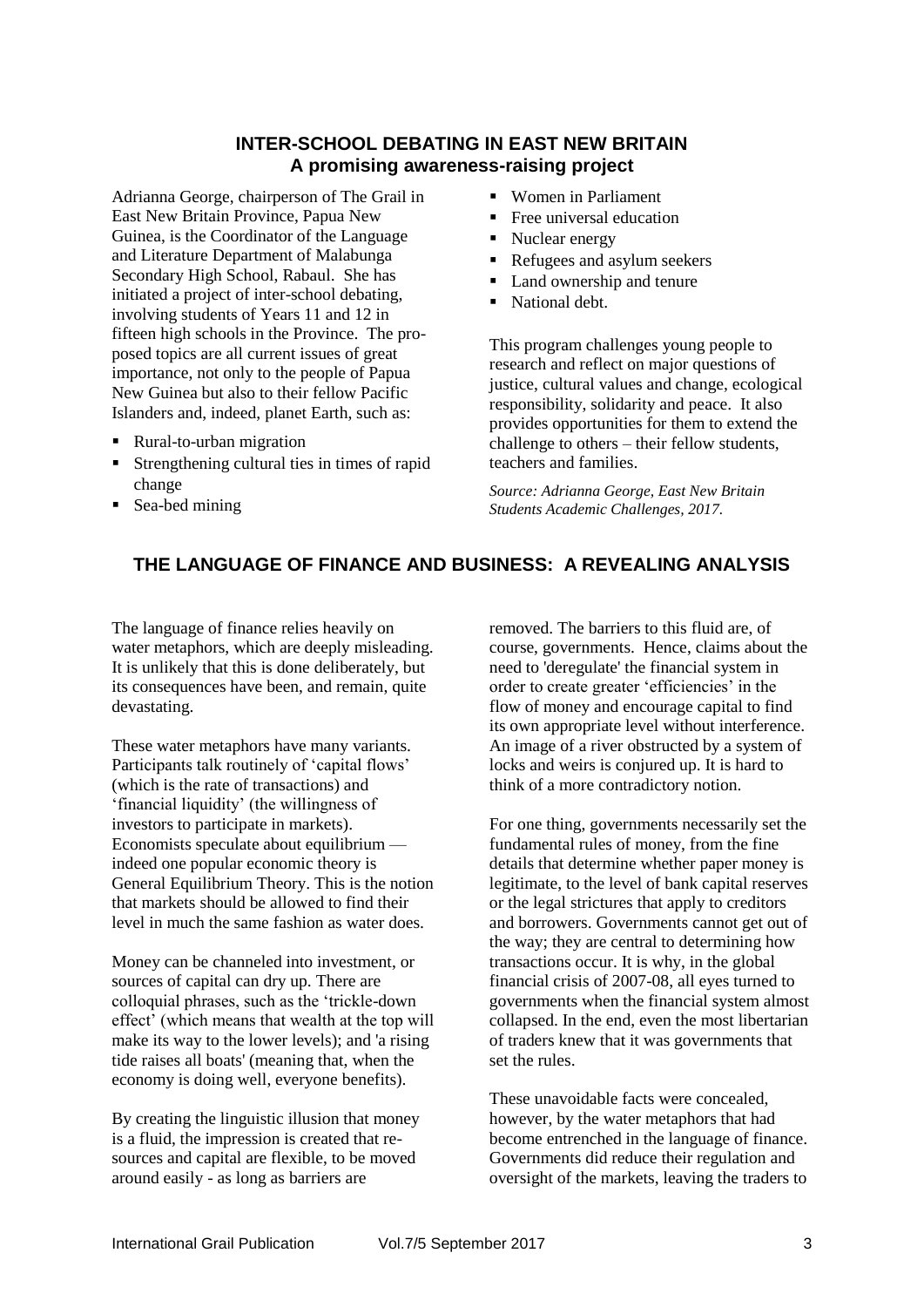make up their own rules. This resulted in the establishment of a global market that superseded national governments.

The finance sector is only one of a number of different sectors in our societies, such as management, bureaucracy and some areas of academia, that are plagued by a limited and/or deceptive use of language.

What they have in common is a lack of awareness, or a willing-ness to ignore, what their words are doing. Looking closely at word use can prove extremely revealing. In the case of finance language, what we see mostly is deceptive-ness. Exposing the tricks can help us get a healthier understanding of the true role of the world of money.

*Source: David James, Business Manager, [Business](http://www.businessadvantagepng.com/)  [Advantage PNG](http://www.businessadvantagepng.com/) in 'Comment', Eureka Street, Vol. 27/11, 4 June 2017.*

### **THOSE MOST IMPACTED ARE THOSE WHO LEAST CAUSE IT The efforts of those bearing the brunt of global warming**

While we in the West debate the merits of climate science, in large parts of Africa, Asia and the Pacific Islands climate change is a daily reality. Many of these communities rely on fishing and farming for their subsistence but unpredictable weather and extreme weather events are wreaking havoc.

I have just returned to Australia from a visit to Africa. Widespread malnutrition and, in many cases, starvation is sweeping through Somalia, Ethiopia, Nigeria, Kenya, South Sudan, Malawi - and Yemen. The crisis is being fuelled by conflict in certain areas while rising food prices and a large scale drought are affecting these areas as a whole.

East Africa was hit by a super-charged El Niño in 2016 — a warming of temperatures on the surface of the Pacific Ocean. While dry spells are not uncommon for the region, abnormally high temperatures have intensified both the severity and the length of the drought. For farming and pastoral communities the effects have been devastating.

With over 30 years of involvement in global affairs, I have never seen anything on this scale. Millions of men, women and children are, literally, desperate for food and water. Released just last month, the Disaster Alley Report warns that, if left unchecked, global warming will cause increasingly regular and severe humanitarian crises, not unlike the one taking hold in East Africa. Images of droughts, famines, and mass migration are what we must now conjure up when thinking about climate change.

The world's poor are bearing the brunt of global warming yet they have done the least to cause it. African countries have some of the lowest carbon emission rates in the world. But their fields are drying up and their pastureland is vanishing. This issue, little understood, is one of the great injustices of our time.

The communities already being impacted understand the urgent threat posed by global warming and they are banding together to find solutions. People are using their ingenuity and resourcefulness to harness solutions. While countries like India and Chile are leading the way on renewables, whole communities in Kenya are being powered by solar panels.

In the Pacific, people are finding novel ways to replenish diminishing fish stocks and grow cyclone-resilient crops. In 2016, political leaders from the 47 countries most vulnerable to climate change, including many situated in the Pacific, declared their commitment to achieving carbon-neutral, climate-resilient economies as rapidly as possible.

In Laudato Si', Pope Francis' statement on the environment, he invites all of us to hear 'both the cry of the earth and the cry of the poor'. Calls from many communities have never been louder and it is time for us to re-imagine what we can and should do to respond to ensure a safe future for all.

*Source: Paul O'Callaghan, Caritas Australia, 10 July 2017. Edited A Healey.*